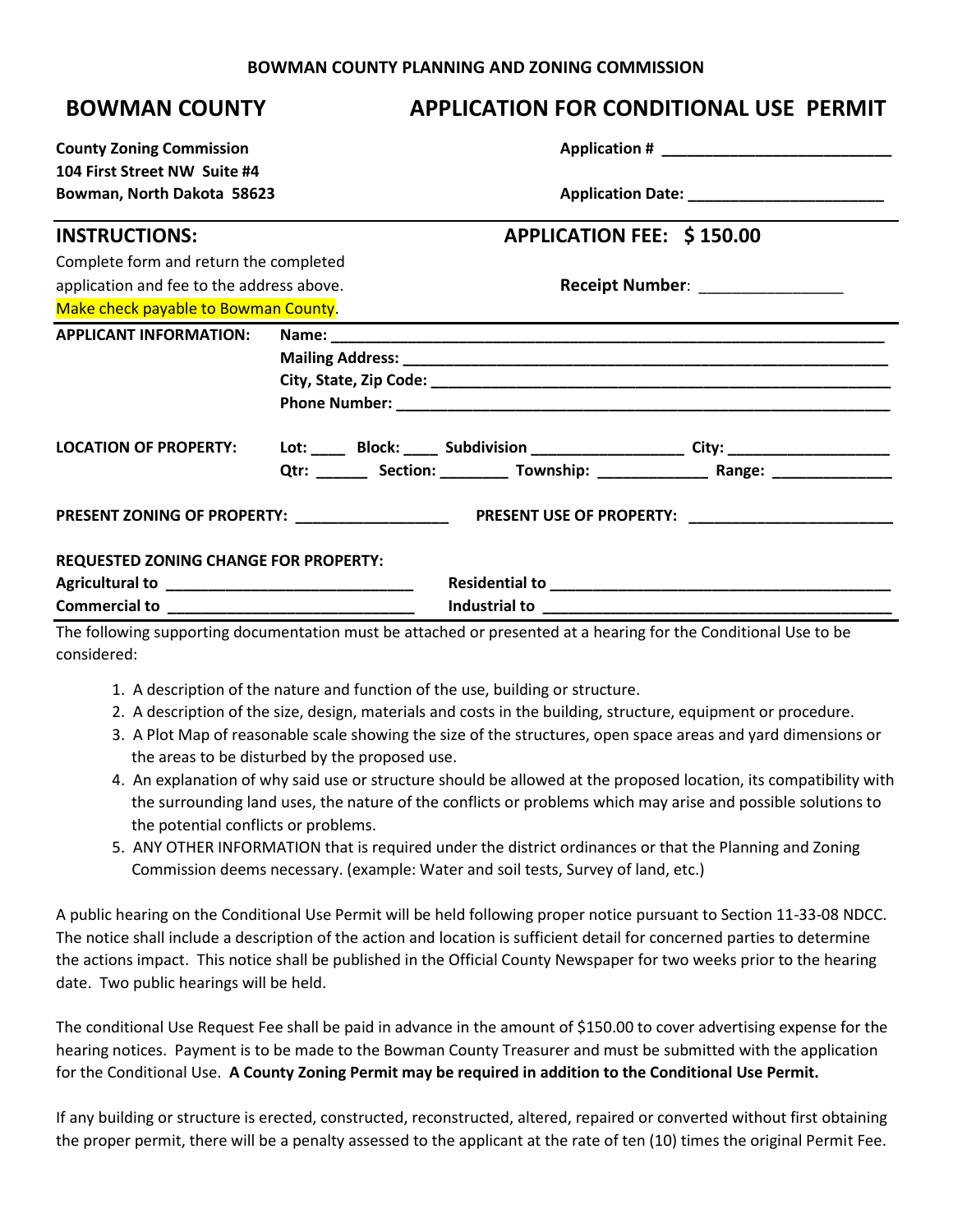If any building, structure or land is found to be in violation of this code, the Code Administrator or any affected citizen or property owner, in addition to other remedies, may institute any appropriate action or proceeding:

- 1) To prevent such unlawful erection, construction, reconstruction, alteration, repair, conversion, maintenance or use;
- 2) To restrain, correct, or abate such violations;
- 3) To prevent the occupancy of the building, structure, or land; or
- 4) To prevent any illegal act to conduct business or use in or about such premises.

A violation of any provision of this code or the regulations and restrictions made herein shall constitute the maintenance of a public nuisance and shall be a Class A Misdemeanor.

I certify that to the best of my belief and knowledge that the information contained herein and attached hereto is true and correct.

\_\_\_\_\_\_\_\_\_\_\_\_\_\_\_\_\_\_\_\_\_\_\_\_\_\_\_\_\_\_\_ \_\_\_\_\_\_\_\_\_\_\_\_\_\_\_\_\_\_\_\_\_\_\_\_\_\_\_\_\_\_\_\_\_\_\_\_\_\_\_\_\_\_\_\_

Date Applicant

## **FOR USE BY THE PLANNING AND ZONING COMMISSION**

In reviewing the proposed conditional use, have the following conditions been met satisfactorily by the applicant:

\_\_\_\_\_\_\_\_\_\_\_\_\_\_\_\_\_\_\_\_\_\_\_\_\_\_\_\_\_\_\_\_\_\_\_\_\_\_\_\_\_\_\_\_\_\_\_\_\_\_\_\_\_\_\_\_\_\_\_\_\_\_\_\_\_\_\_\_\_\_\_\_\_\_\_\_\_\_\_\_\_\_\_\_\_\_\_\_\_\_\_\_\_\_\_ \_\_\_\_\_\_\_\_\_\_\_\_\_\_\_\_\_\_\_\_\_\_\_\_\_\_\_\_\_\_\_\_\_\_\_\_\_\_\_\_\_\_\_\_\_\_\_\_\_\_\_\_\_\_\_\_\_\_\_\_\_\_\_\_\_\_\_\_\_\_\_\_\_\_\_\_\_\_\_\_\_\_\_\_\_\_\_\_\_\_\_\_\_\_\_\_\_\_ \_\_\_\_\_\_\_\_\_\_\_\_\_\_\_\_\_\_\_\_\_\_\_\_\_\_\_\_\_\_\_\_\_\_\_\_\_\_\_\_\_\_\_\_\_\_\_\_\_\_\_\_\_\_\_\_\_\_\_\_\_\_\_\_\_\_\_\_\_\_\_\_\_\_\_\_\_\_\_\_\_\_\_\_\_\_\_\_\_\_\_\_\_\_\_\_\_\_

\_\_\_\_\_\_\_\_\_\_\_\_\_\_\_\_\_\_\_\_\_\_\_\_\_\_\_\_\_\_\_\_\_\_\_\_\_\_\_\_\_\_\_\_\_\_\_\_\_\_\_\_\_\_\_\_\_\_\_\_\_\_\_\_\_\_\_\_\_\_\_\_\_\_\_\_\_\_\_\_\_\_\_\_\_\_\_\_\_\_\_\_\_\_\_\_\_\_ \_\_\_\_\_\_\_\_\_\_\_\_\_\_\_\_\_\_\_\_\_\_\_\_\_\_\_\_\_\_\_\_\_\_\_\_\_\_\_\_\_\_\_\_\_\_\_\_\_\_\_\_\_\_\_\_\_\_\_\_\_\_\_\_\_\_\_\_\_\_\_\_\_\_\_\_\_\_\_\_\_\_\_\_\_\_\_\_\_\_\_\_\_\_\_\_\_\_ \_\_\_\_\_\_\_\_\_\_\_\_\_\_\_\_\_\_\_\_\_\_\_\_\_\_\_\_\_\_\_\_\_\_\_\_\_\_\_\_\_\_\_\_\_\_\_\_\_\_\_\_\_\_\_\_\_\_\_\_\_\_\_\_\_\_\_\_\_\_\_\_\_\_\_\_\_\_\_\_\_\_\_\_\_\_\_\_\_\_\_\_\_\_\_\_\_\_

- 1. Entrance and exit to property with reference to public safety, traffic flow and convenience? [\_\_] Yes [\_\_] No
- 2. Parking and loading requirements for the specific use? [\_\_] Yes [\_\_] No
- 3. General compatibility with surrounding properties, with due consideration for noise, odor, or other adverse

effects? [\_\_] Yes [\_\_] No

- 4. Required open space and yards? [\_\_] Yes [\_\_] No
- 5. Any other applicable conditions that may need consideration? \_\_\_\_\_\_\_\_\_\_\_\_\_\_\_\_\_\_\_\_\_\_\_\_\_\_\_\_\_\_\_\_\_\_\_\_\_\_

| 6. Have comments from adjacent property owners been considered? [1] Yes [1] No |  |  |  |
|--------------------------------------------------------------------------------|--|--|--|
|--------------------------------------------------------------------------------|--|--|--|

7. Has the permit fee of \$150.00 been paid? [ ] Yes [ ] No

- 8. Action Taken [\_\_] APPROVED [\_\_] DISAPPROVED
- 9. Expires 3 years from application acceptance date, if project is not started.

APPROVED IF THE FOLLOWING CONDITIONS ARE MET: \_\_\_\_\_\_\_\_\_\_\_\_\_\_\_\_\_\_\_\_\_\_\_\_\_\_\_\_\_\_\_\_\_\_